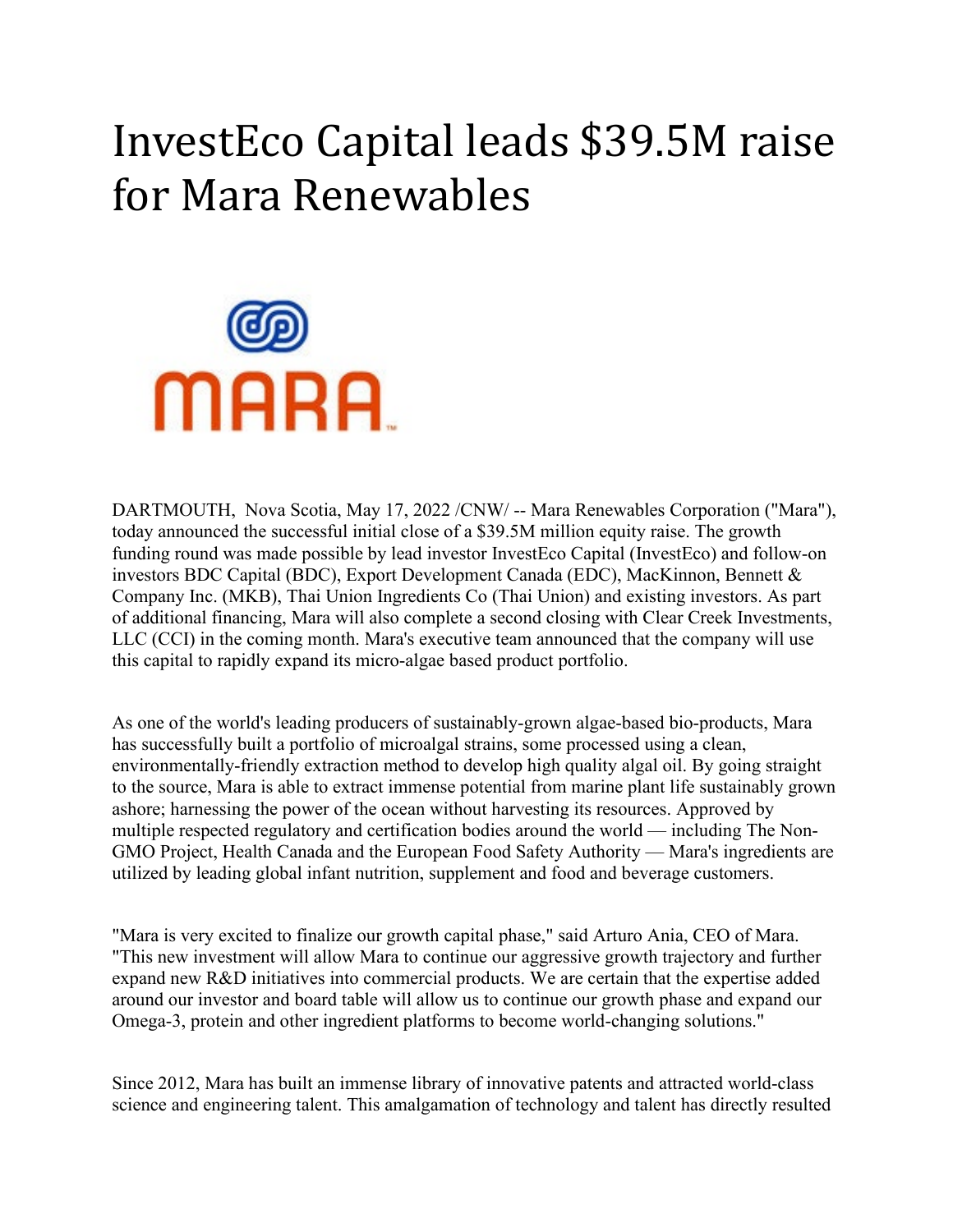in the preservation of keystone species and the protection of fragile marine ecosystems. In 2021 alone, Mara supplied enough DHA-rich fatty acids to the supplement and food and beverage markets to offset an estimated 7.36 billion fish (anchovy). This investment creates opportunities for all investors and supporters of Mara's mission to achieve a more sustainable food system and make a positive global impact through its people, products, and purpose.

"InvestEco is delighted to be part of Mara Renewables, a unique Canadian company developing technology to advance health and sustainability worldwide," said Andrew Heintzman, Managing Partner of InvestEco Capital Corp.

Rabobank advised on the deal through its Equity Private Placements business which helps innovative emerging food and agribusiness companies raise essential capital from financial and strategic investors to accelerate their business growth.

"As the leading food and agribusiness bank, we're really proud to help Mara achieve this investment that will truly expand the reach of its innovative nutritional products," said David Bassett, Head of Wholesale Banking North America, Rabobank.

The investment confirms Mara's position at the forefront of industry innovation and re-invention.

"We believe that people five or ten years from now will be able to look back at what we are doing today and point to it as a moment where the future of food shifted toward something better," said Ania.

With a proven track record of providing strategic partnership to some of Canada's most innovative and high-growth businesses, this powerful partnership of investors reflects the global impact of, and interest in, creating a prosperous, inclusive, green economy in alignment with the United Nations' Sustainable Development Goals and the objectives of the Paris Agreement for a cleaner, more sustainable future by 2050.

"I am delighted that what began as a science project has matured into a real business with huge potential," said John Risley, Mara founder and major shareholder. "We welcome our new investors and share their confidence in this incredible opportunity."

For more information on this investment and Mara Renewables Corporation, visit [www.maracorp.ca.](https://c212.net/c/link/?t=0&l=en&o=3539537-1&h=2934126364&u=http%3A%2F%2Fwww.maracorp.ca%2F&a=www.maracorp.ca)